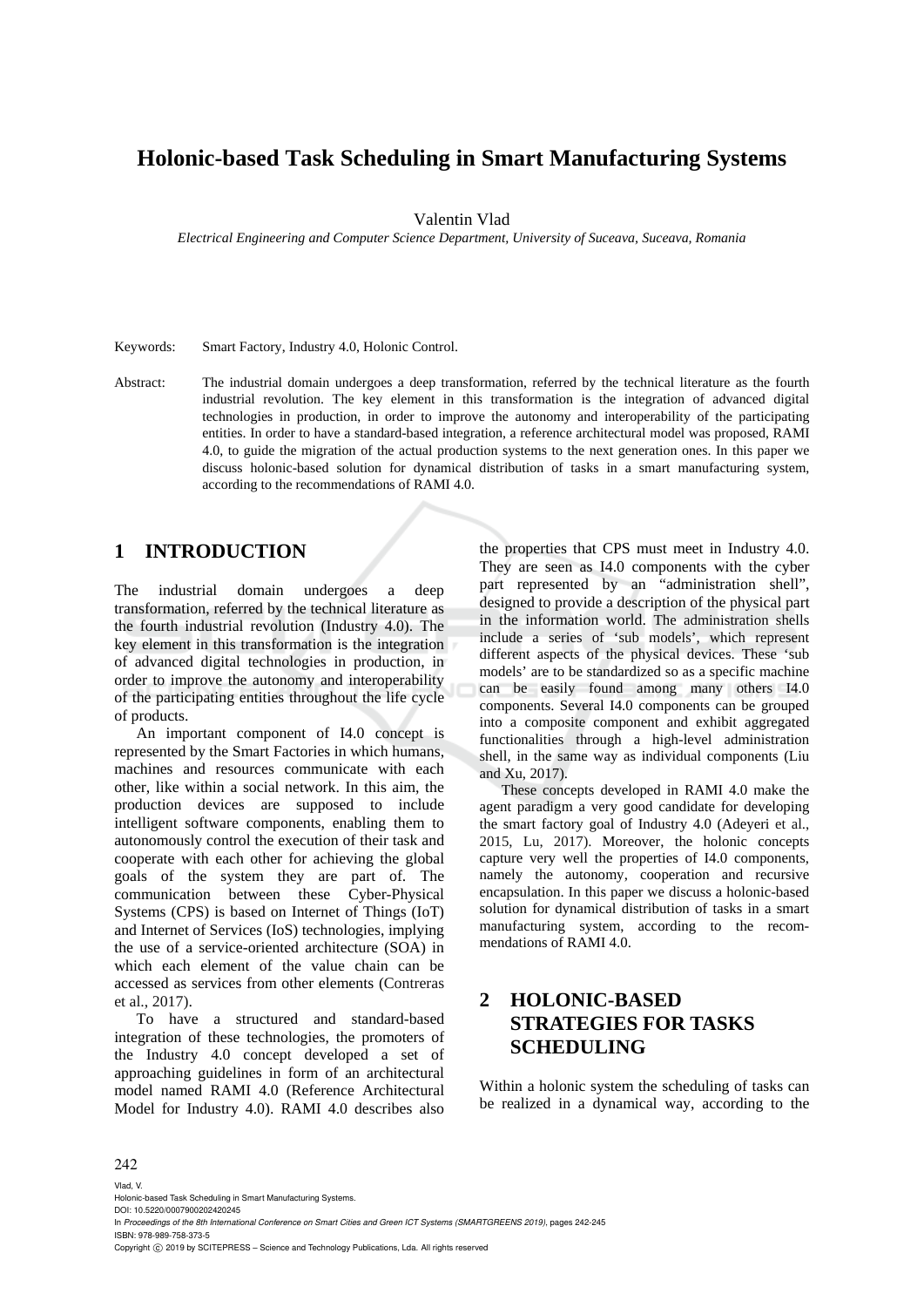status and loading of holons, through negotiation activities. This work investigated two strategies for task scheduling.

The first strategy is to conduct direct negotiations between the order holons that coordinate the execution of products and the holonic devices in the system that perform their actual processing (Figure 1). Considering the case of a simple product, the corespondent order holon will negotiate with all devices in the system capable of executing the product operations and, based on the received offers, will establish an execution plan that will minimize the time to complete the product. Problems in the operation of production equipment, or changes in planning due to, for example, urgent orders, will be announced to the order holons, who will be able to re-plan their activities. Similarly, the introduction of new equipment into the system can be announced to the order holons to perform replanning.







Figure 2: Task scheduling through hierarchical negotiations.

The second, more advanced strategy, is to organize the holonic devices in the system in holons with complex intelligence (*service holons*), depending on the services they provide. In this case, for a particular task, an order holon will no longer negotiate with each holon device that has the service involved in the task, but only with the coordinator of the complex holon corresponding to the service, as illustrated in Figure 2. The coordinating holon will negotiate with the subordinated holonic devices in order to determine an optimal planning solution that will be then transmitted to the order holon.

Within this organization, coordinator holons can optimize system performance by looking for a balanced load of subordinate holons. This balancing can be provided for a certain time horizon, called *the optimization horizon*, with a duration equal to a fraction of the duration of the considered working session. Considering for a holonic device the notations for tasks and temporal constraints illustrated in Figure 3, it is possible to define the load of the holon at discrete moment k,  $I_k$ , of the form:

$$
L_k = \frac{1}{\mu_k} \cdot \frac{D_p^k}{D_o^k} \tag{1}
$$

where:

- $D_p^k$  the total duration of tasks in the holon's agenda (planned for execution or in progress) at discrete time *k*;
- $\bullet$   $D_0^k$  duration of optimization horizon at discrete time *k*;
- $\mu_k$  average task processing rate at discrete time *k.*



Figure 3: Notation example for task and temporal constraints of a holonic device

The planned duration of tasks in a holon's agenda, at discrete time k, can be expressed by the relationship:

$$
D_p^k = \sum_{i=0}^n d_p(T_i^k)
$$
 (2)

where:

- $d_p(T_i^k)$  the planned duration for the i-task at discrete time *k*;
- $n$  total number of tasks in holon's agenda.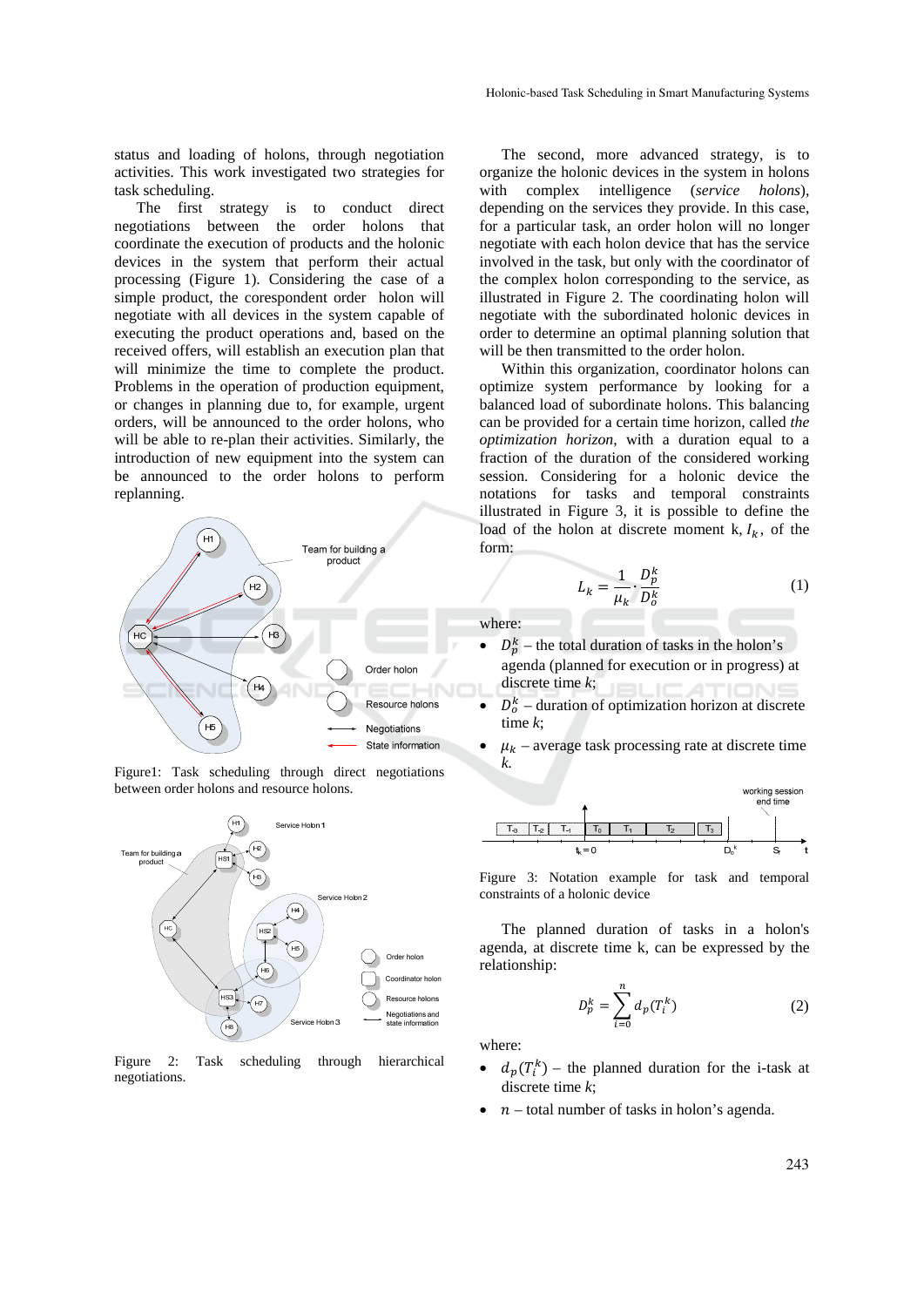The optimization horizon at time k will be given by the relation:

$$
D_o^k = \begin{cases} D_o, & D_o \le S_f - t_k \\ S_f - t_k, & D_o > S_f - t_k \end{cases}
$$
 (3)

where:

- $D<sub>o</sub>$  a predefined time for the optimization horizon;
- $S_f$  session completion time;
- $t_k$  the current time.

The average task processing rate at discrete time *k*,  $\mu_k$ , can be defined as the arithmetic mean of the processing rates of an arbitrary number of recently completed tasks and the processing rate of the task being executed, according to relationship (4). Within this relationship, a task's processing rate is defined as the ratio between the scheduled duration  $d_p$  and the actual processing time  $d_r$  of the task.

$$
\mu_{k} = \frac{\sum_{i=-1}^{-m} \frac{d_{p}(T_{i}^{k})}{d_{r}(T_{i}^{k})} + \varepsilon_{k} \frac{d_{p}(T_{0}^{k})}{d_{r}(T_{0}^{k})}}{m + \varepsilon_{k}}
$$
(4)

where:

- $d_r(T_i^k)$  the actual processing time of the task with index *i* at discrete time *k*. Negative value of the index has the meaning of *completed task*.
- $T_0^k$  the task being executed at discrete time *k*;
- $\bullet$   $m$  the number of the most recent completed tasks considered for determining the task processing rate
- $\varepsilon_k$  validating coefficient.

The processing rate of the current task has significance within equation (4) only if it causes a deterioration of the average processing rate, allowing to reflect the current holon problems in the value of its load. Validation or invalidation of this term is achieved by the coefficient  $\varepsilon_k$ , defined as follows:

$$
\varepsilon_{k} = \begin{cases} 0, & \frac{d_{p}(T_{0}^{k})}{d_{r}(T_{0}^{k})} \geq \mu_{k-1} \\ 1, & \frac{d_{p}(T_{0}^{k})}{d_{r}(T_{0}^{k})} < \mu_{k-1} \end{cases}
$$
(5)

where:

 $\mu_{k-1}$  – mean processing ratio of tasks at discrete moment *k-1*.

Therefore, the occurrence of delays in completing the tasks (due to defects or delays in the delivery of the semi-finished products) will lead to a decrease in the task processing rate and implicitly an increase in the loading of the holons.

According to the relation (1), the loading of a holon at discrete time *k* can have a value:

- *sub-unitary*, that is,  $L_k \in [0, 1)$ , in which case the holon is considered *under loaded*;
- *equal to the unit*,  $L_k = 1$ , corresponding to a 100% loading of holon;
- *higher than one,*  $L_k \in (1, \infty)$ , in which case the holon is considered *overloaded*.

*The overload* of a holonic device  $h_i$ , at discrete time k, can be defined by the relationship:

$$
S_k(h_i) = L_k(h_i) - 1 \tag{6}
$$

and may have positive values (overloaded holon), negative (underloaded holon), or may be zero (100% loaded holon).

It is considered that a holon can enter into an alert state when its overload at discrete time *k* exceeds a certain threshold, called *alert threshold*. The value of this threshold at time  $k$ ,  $T_{av}^k$ , can be given by the relation:

$$
T_{al}^k = \begin{cases} T_{al}, & D_o < S_f - t_k \\ 0, & D_o \ge S_f - t_k \end{cases} \tag{7}
$$

where:

 $T_{al}$  –a predefined threshold value that can be identical for all holonic devices

According to the relationship (7), when the remaining time until the end of the current session becomes less than the predetermined optimization horizon, the alert threshold value becomes 0 so that any overload of the holon will lead to an alert state.

Considering a holon with complex intelligence  $H_i$  containing several holonic devices *hi*,  $H_i =$  $\{h_1, h_2, \dots h_n\}$ , we can define the maximum and minimum overloads of holon  $H_i$  at time k, as follows:

$$
S_{max}^{k}(H_i) = max\{S_k(h_1), S_k(h_2), \dots S_k(h_n)\} \quad (8)
$$

$$
S_{min}^k(H_i) = min\{S_k(h_1), S_k(h_2), \dots S_k(h_n)\} \tag{9}
$$

A complex holon is considered to be in a state of emergency when at least one holonic device in its composition is in an alert state, that is  $S_{max}^k(H_i)$  $T_{al}^k$ . A complex holon in a state of emergency will no longer enter into negotiations for accepting new tasks, but will try to redistribute the tasks among the holons of its holarchy in order to eliminate all the alert states. Negotiations can be resumed once the alert states are eliminated, or when it is no longer possible to transfer tasks among holons for reducing their overloading.